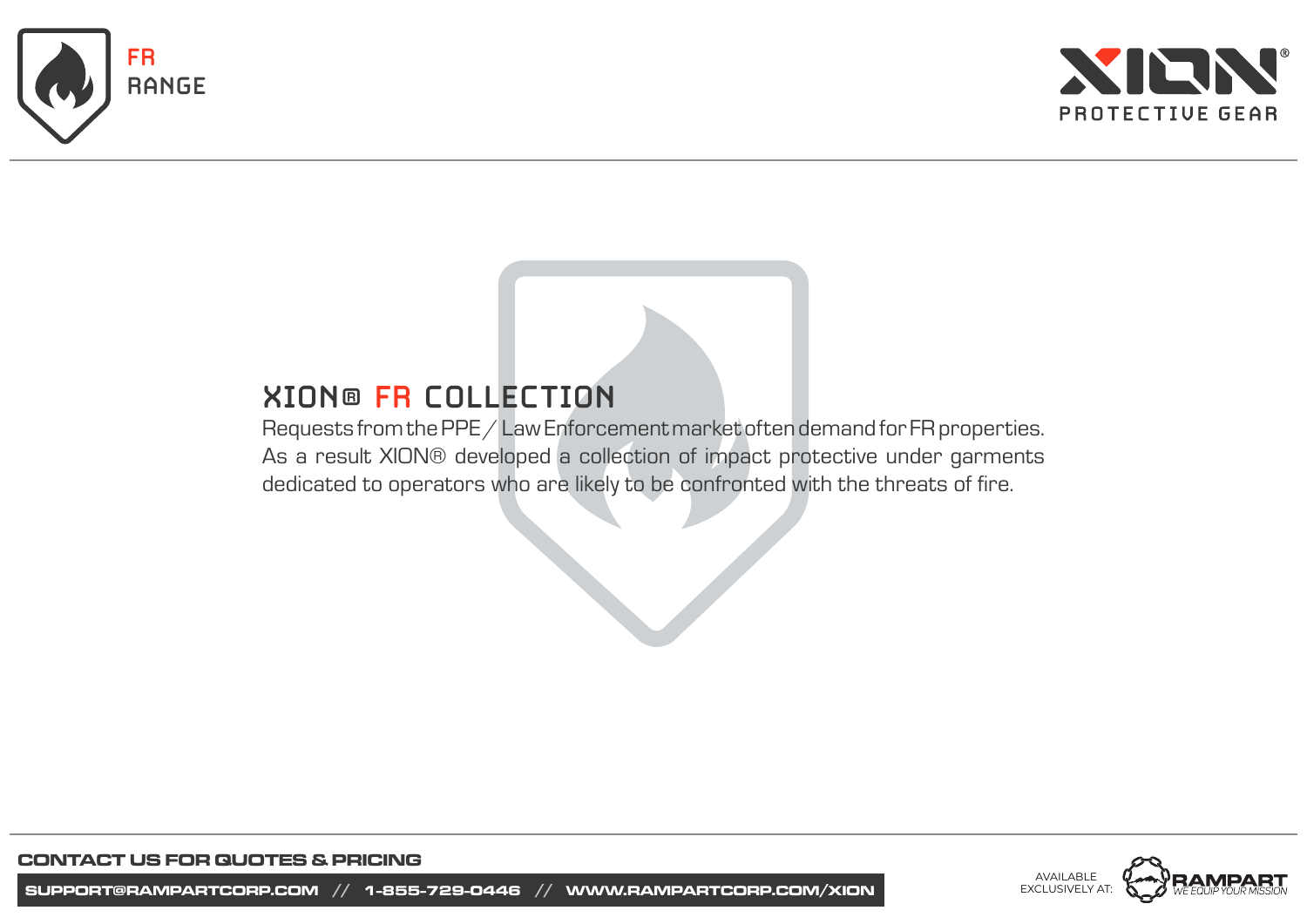



#### **LONGSLEEVE SHIRT FR - EVO**

| item No.        |
|-----------------|
| LSS-55512-U-001 |





SIZES



D3O® PADS

8





\*Designed to be combined with any ballistic vest

#### **KEY FEATURES**

- Low profile & non-aggressive appearance
- Pads come in pockets
- 4-way stretch FR-Fabric •
- Flame protection EN ISO 11612
- EN1621 Certified D3O® pads •
- Ballistic vest compliant



The LONGSLEEVE SHIRT FR - EVO with added protection to the chest and back is specifically designed for situations in which fire is a possible threat to the wearer. The main fabric has 4-way stretch & flame protective (ISO 11612) properties. The Shirt has protection on the shoulders & arms and designed to be compatible with a ballistic vest.



# **D3O® IMPACT TECHNOLOGY**

XION® products are issued with D3O's ground-breaking impact technology. Where applicable, D3O® Pads are CE certified to the EN1621 motorcycle standard.

D3O® LP1 & T6 LIMB PROTECTORS CE certified to EN1621-1 (level 1)

D3O® BACK PROTECTORS CE certified to EN1621-2 (level 1 & 2)

D3O® CHEST PROTECTORS CE certified to EN1621-3 (level 1)







# **CONTACT US FOR QUOTES & PRICING**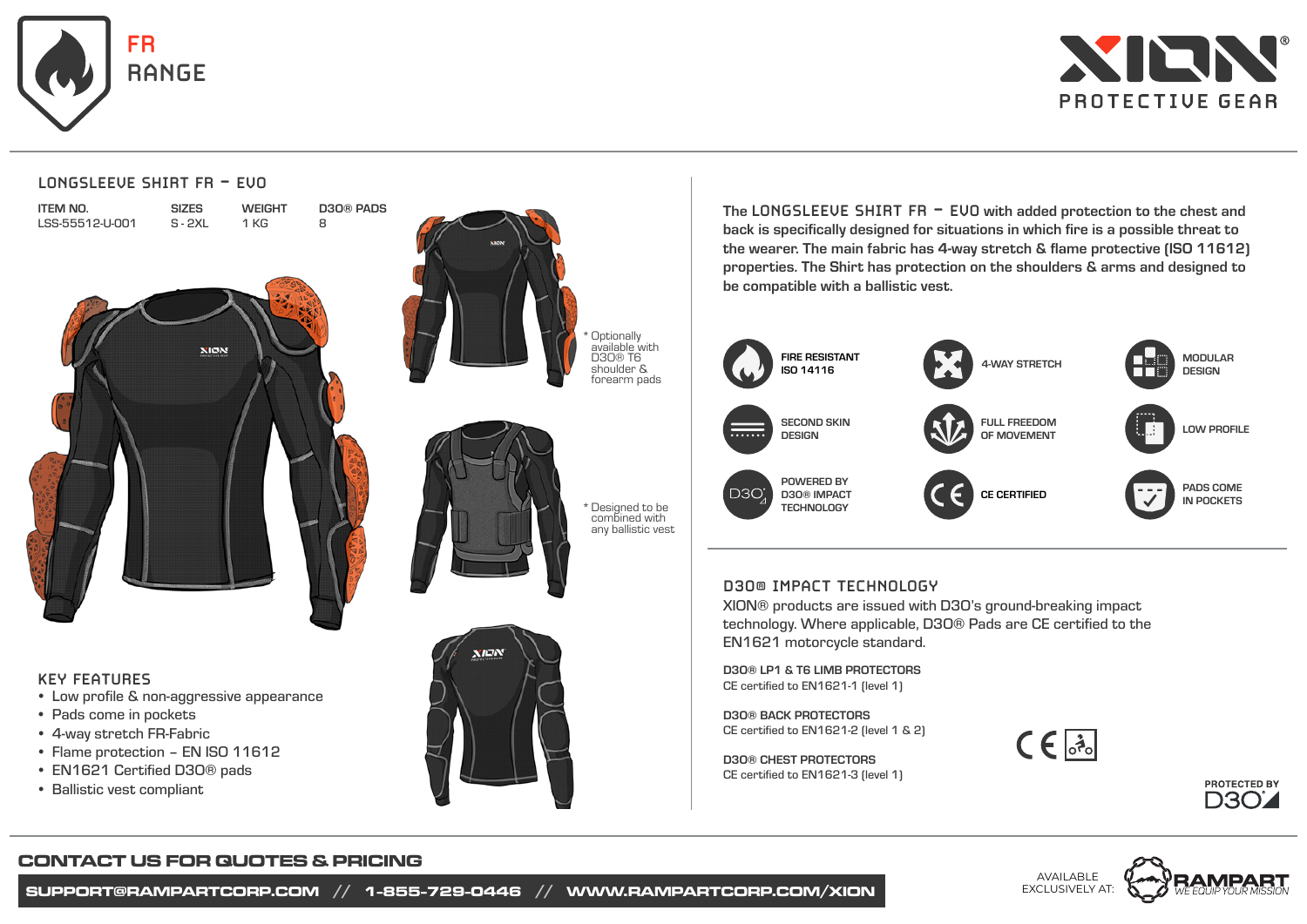

ITEM NO.



1.5 - 1.7 KG S - 2XL LSS-55522-U-001 10

**WEIGHT** 

# OF PADS

**SIZES** 

#### **KEY FEATURES**

- Low profile & non-aggressive appearance •
- Pads come in pockets
- 4-way stretch FR-Fabric •
- Flame protection EN ISO 11612
- EN1621 Certified D3O® pads •
- Ballistic vest compliant





\*Designed to be combined with any ballistic vest



The **LONGSLEEVE SHIRT+ FR - EVO** with added protection to the chest and back is specifically designed for situations in which fire is a possible threat to the wearer. The main fabric has 4-way stretch & flame protective (ISO 11612) properties. The Shirt has protection on the arms as well as the chest and back. The protective D3O® pads can be taken out thus making the shirt compatible with a ballistic vest if needed.



# **D3O® IMPACT TECHNOLOGY**

XION® products are issued with D3O's ground-breaking impact technology. Where applicable, D3O® Pads are CE certified to the EN1621 motorcycle standard.

D3O® LP1 & T6 LIMB PROTECTORS CE certified to EN1621-1 (level 1)

D3O® BACK PROTECTORS CE certified to EN1621-2 (level 1 & 2)

D3O® CHEST PROTECTORS CE certified to EN1621-3 (level 1)







# **CONTACT US FOR QUOTES & PRICING**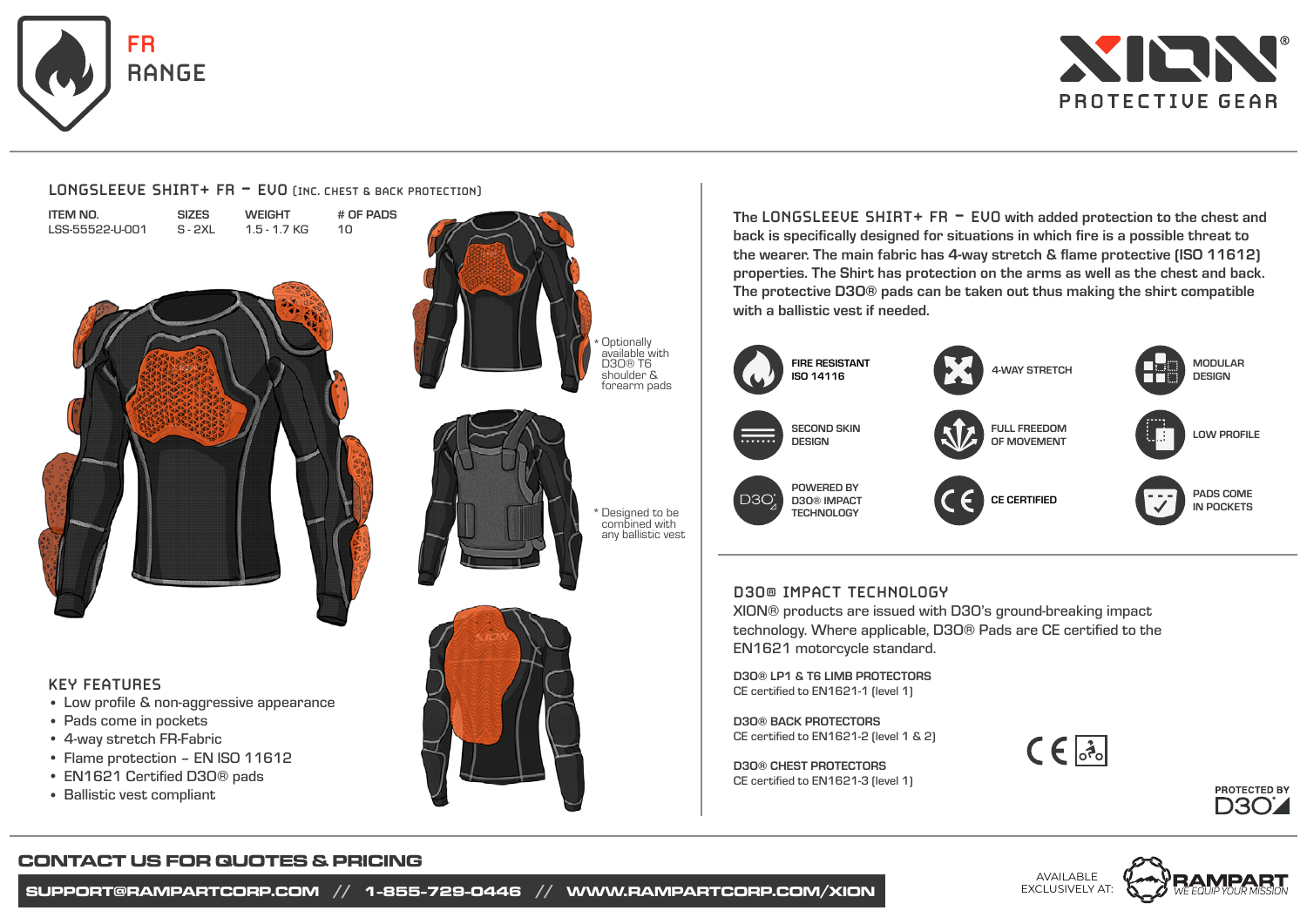



#### **XION® PANT XTREME – FR**

SIZES

ITEM NO. PAN-55512-U-001 WEIGHT 1.7 - 1.8 KG # OF PADS 13



#### **KEY FEATURES**

- Low profile & non-aggressive appearance
- Pads come in pockets
- Zipper for male comfort
- Integrated waist straps to ensure tight fit
- 4-way stretch FR-Fabric •
- Flame protection EN ISO 11612
- EN1621 Certified D3O® pads •



**PANT XTREME FR – EVO** is specifically designed for situations in which fire is a possible threat to the wearer. The main fabric has 4-way stretch & flame protective (ISO 11612) properties and offers maximum protection to key areas of the body without compromising on freedom of movement.



#### **D3O® IMPACT TECHNOLOGY**

XION® products are issued with D3O's ground-breaking impact technology. Where applicable, D3O® Pads are CE certified to the EN1621 motorcycle standard.

D3O® LP1 & T6 LIMB PROTECTORS CE certified to EN1621-1 (level 1)

D3O® BACK PROTECTORS CE certified to EN1621-2 (level 1 & 2)

D3O® CHEST PROTECTORS CE certified to EN1621-3 (level 1)







# **CONTACT US FOR QUOTES & PRICING**

**SUPPORT@RAMPARTCORP.COM // 1-855-729-0446 // WWW.RAMPARTCORP.COM/XION**